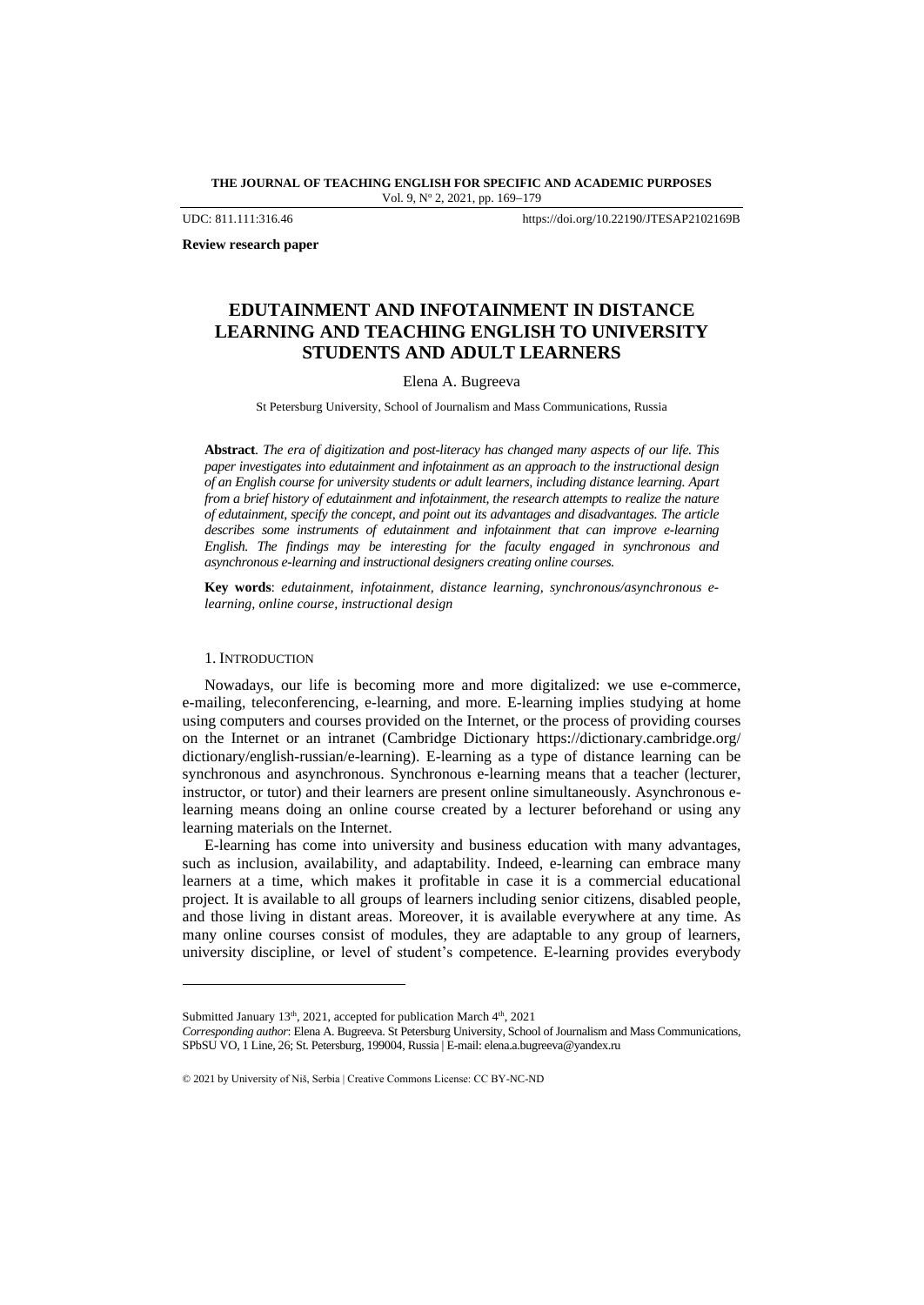with a great opportunity to listen to a famous lecturer or join a high-profile course (often free) developed by some leading university. This is also a great chance for networking, getting a job or internship.

However, many aspects of e-learning are still disputable. Firstly, in asynchronous learning, it is often difficult to choose the right course for a university syllabus. Secondly, e-learning, like any distance learning format, reinforces learners' procrastination and all types of distraction. Many find it difficult to self-organize and declutter their home office. An online course may give little space to practice the skills or apply the knowledge it teaches. Due to this, many learners often quit before completing a course. Another concern is lack of live human communication in doing an online course, although online courses often involve a feedback from the author of the course and connection to the other learners. Finally, few universities and employees accept the certificates awarded upon completion of an online course as valuable as a high school diploma.

Synchronous e-learning shares similar concerns. The author surveyed 60 students at St. Petersburg State University, who are learning from home now (2020/21). The survey revealed complaints about learning from home such as: lack of live human communication and interpersonal practice (23%); greater need for concentration (16%); self-organization and time management (14%); self-motivation (11%); many distracting factors (10%); lack of feedback from lecturer (9%); students' and/or lecturers' poor technical skills (7%); bad Internet connection (7%); and boring presentation of learning materials (3%).

In fact, in many instances, lecturers extrapolate their offline approaches to teaching their disciplines online. This may be a reason for their students' low motivation, concentration and interest in learning. The hypothesis of this research is that elements of edutainment and infotainment could make up an efficient approach to learning English in formal and informal synchronous and asynchronous formats and raise learners' motivation, engagement and concentration in distance learning. This research aims to: 1) outline the history of edutainment and infotainment; 2) explain the mechanisms, advantages and disadvantages of edutainment and infotainment; 3) classify and illustrate the instruments of edutainment and infotainment applicable to learning English online; 4) survey adult learners and university students about their attitudes towards edutainment and infotainment in learning English; and 5) attempt to assess the efficiency of edutainment and infotainment in e-learning English.

### 2. AN OUTLINE OF EDUTAINMENT AND INFOTAINMENT

The word 'edutainment' is a blend of 'education' and 'entertainment'. *Edutainment* refers to entertaining TV programs and computer software, which are primarily meant for educational purposes. The educational purpose can be related to formal education in different school institutes or to informal learning in different daily life contexts without systematically organized education (Walldén, Soronen, 2004). The concept roots back to ancient rituals, myths, fairy-tales and fables used to educate and entertain at the same time. In 1973, Robert Hayman was the first to use the concept 'edutainment' in his report for the National Geographic Society.

The US military administration began to use the approach in the drawn cartoon series *Private Snafu* in 1943. This is a black and white series about soldier Snafu. The character does not care about his safety at war. The cartoon entertained the audience and helped them learn the safety rules at war. Another cartoon *Pop-Eye the Sailor Man* aimed to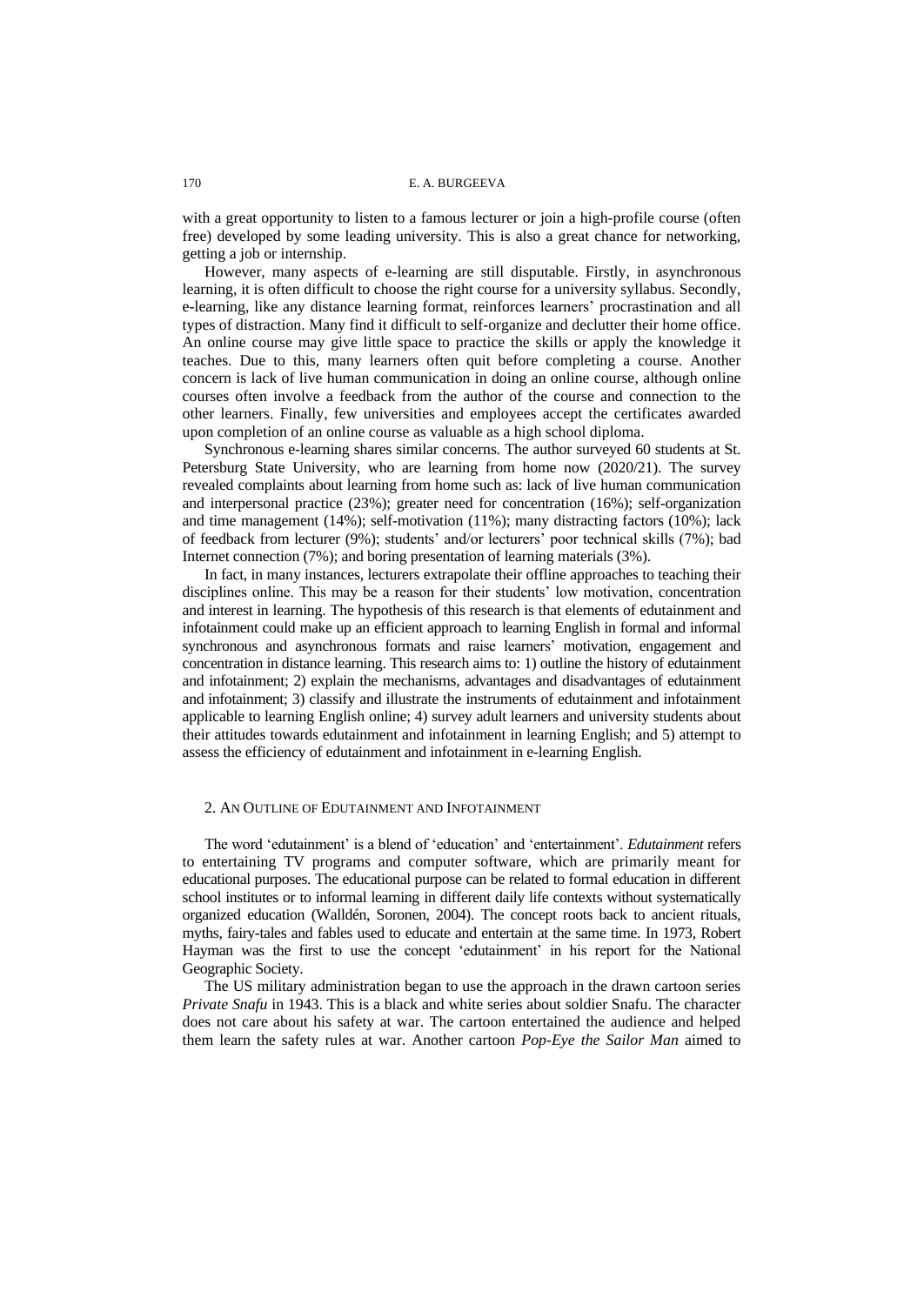attract new volunteers to the army service and boost the spirit of soldiers. In 1948, the Walt Disney Company described their documentary about wildlife as edutainment that aimed to attract attention, entertain, and inspire.

In the 1970s, the US and Great Britain used edutainment in outreach projects to tell everybody about cancer or AIDS. In 1975, the artist and designer Chris Daniels used the term to describe his *Millennium* project called *Elysian World*. Being interested in nuclear physics and quantum mechanics, Chris Daniels believed in education combined with arts and interwoven with imagination. In the 1980s, the popular *Muzzy in Gondoland* came out, at first, to teach and learn English, but later it was translated into different languages (Hangeldieva, Bogdanova, 2013; Dragun, 2015).

In the USSR, documentaries and feature films contained edutainment. In-service training games have been developing for the employees of factories and plants since 1932. As an example, in 1936, M. Birstein developed and launched a five-day game to imitate the conversion of a weaving mill to another product range. The imitation took 30 hours and aimed to check if the employees were able to make decisions similar to their regular ones in such situations (Panfilova, 2003).

In the early  $20<sup>th</sup>$  century, business education emerged in the USA and later developed in Europe. Phycologists advised educational cartoons to develop multiple features of personality such as leadership, self-efficiency, and self-motivation. Due to their age and status, trainees did not want to be taught and learn like schoolchildren. It was necessary to work out an approach for comfortable adult learning. Hence, innovative techniques emerged such as relaxation, improvisation, reflection, and more. Universities and business schools began to use edutainment; and so did museums, tourism, cafes, and clubs. However, edutainment only meant having fun and playing games including business role-plays. Now, in a broad sense, edutainment means using any entertaining media or multimedia for learning (Hangeldieva, Bogdanova, 2013). It is also important to distinguish edutainment and *technotainment*, a combination of technology and entertainment, for example, promotional robots.

*Infotainment* boosted with the development of interactive multimedia in the late 1980s. In television*,* infotainment means reporting news and facts in an entertaining and humorous way. Generally, it is information that is provided on television, the Internet, etc., in an entertaining way (Cambridge Dictionary). Historically, news organizations maintained a distinction between 'hard' news and 'soft' news. In the 1980s, communication theorists began to use the term *infotainment* (a portmanteau of information and entertainment) as a synonym for soft news (G. P. Matthews). For Evgeniia Dragun's classification, infotainment includes breakfast television, docudrama, docusoap, infomercial, documentary chronicles, court shows, culinary shows, medical shows, TV programs aimed to change somebody' appearance, flat interior, etc., talk shows, TV journals, TV games, info shows, and gonzo journalism (Dragun, 2015).

Infotainment usually uses flashy graphics, fast-paced editing, music, and sensationalism or satire. Popular examples include *Entertainment Tonight*, *Hannity and Colmes*, *The Daily Show*, and shows that we would not classify as news earlier, such as *The Oprah Winfrey Show* (G. P. Matthews). In Russia, many journalists and bloggers/vloggers use infotainment on TV and the Internet. The best example of infotainment is Leonid Parfenov's documentaries, docudramas as well as his vlog *Parfenon* on YouTube.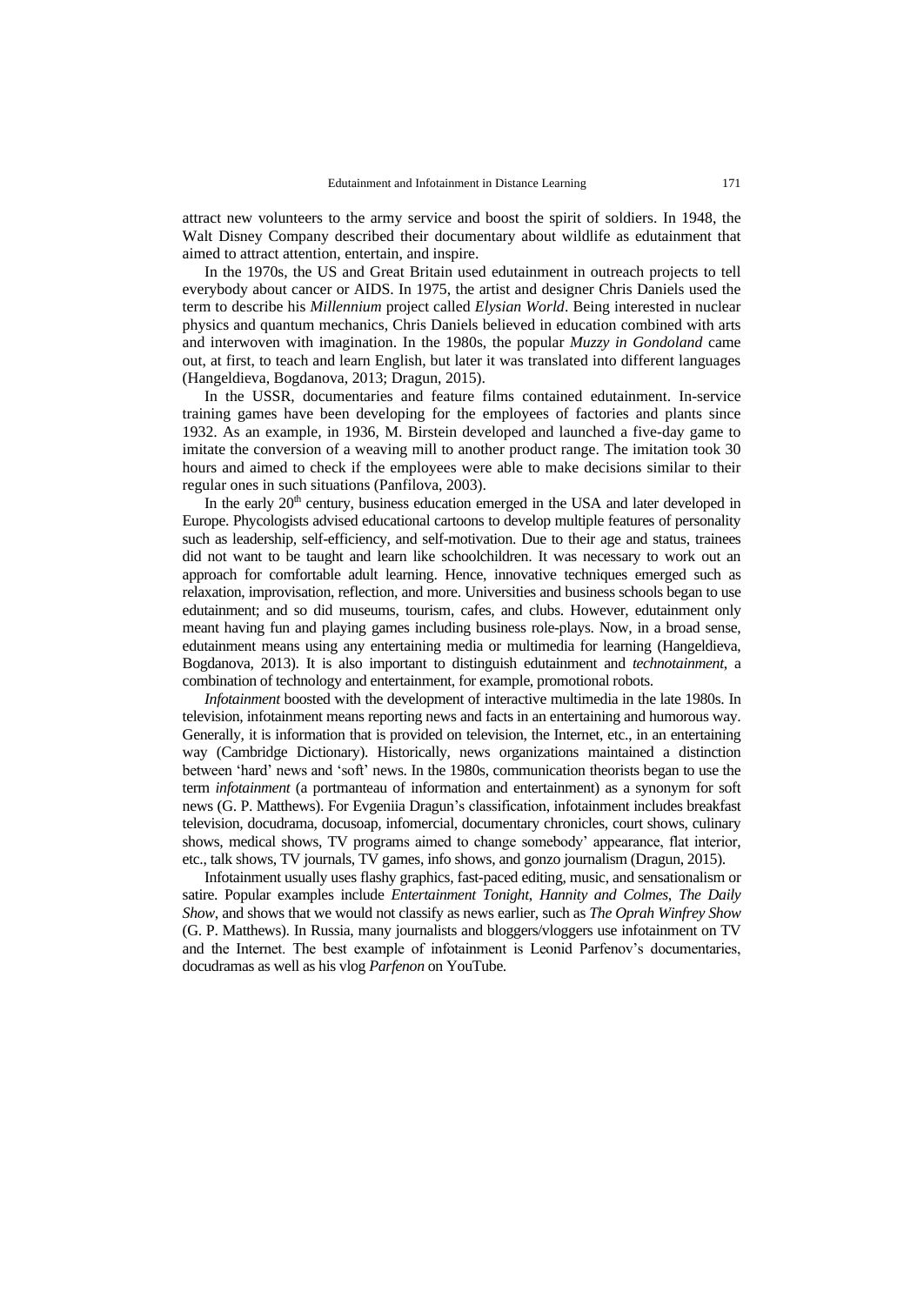### 172 E. A. BURGEEVA

# 3. EDUTAINMENT AND INFOTAINMENT: MECHANISMS, ADVANTAGES AND DISADVANTAGES

The principle of emotional and engaging learning is one of the key didactic principles together with others such as visualization, truthfulness, dynamics, learning from analysis to synthesis, highlighting the key information, and individual and adaptive learning. Entertainment meets most of them as it always refers to a visualized and dynamic presentation of information. In asynchronous e-learning, learning platforms are challenged with creating compact videos injected with flashy graphics and pictures for online courses. Instructional designers do their best to make video lectures as concise and engaging as possible. Synchronous e-learning also demands a dynamic presentation (much faster than in face-toface learning) with bright graphics, infographics, and pictures in slides, as well as fresh metaphors and off-beaten examples accompanied with short, concise videos and interactivity. The author is of the opinion that elements of edutainment and infotainment introduced into elearning could help us meet its challenges.

How does edutainment work? Vyacheslav Bukatov (Bukatov, 2018) explains the efficiency of edutainment by a rehabilitation of unconscious mechanisms of learning usually suppressed. For traditional didactics, learners' knowledge is short-term and hollow without comprehension, consciousness, and discreet reflection. Given teachers get rid of this view, they will have to change the way they evaluate learners' knowledge, present the information, and organize their students. Then, teachers are free from artificial stillness of students in classroom, pseudo-collectivism, and involuntarily exploited learned helplessness often thrust to learners. Edutainment means both education and entertainment. However, the concept attains a new meaning, which is not only education or entertainment, and appeals to unconscious processes included into both learning and play. Learning and entertainment transform into a new reality one can even introduce in regular secondary school (Bukatov, 2018, Dyakonova, 2012, 2016). Thus, learning with an aim shifted to a motif becomes a more natural process similar to how little children learn to walk, speak, and interact.

Edutainment and infotainment are understandable, natural, and involving. They do not need to be funny, but do need to be interesting. Paraphrasing Randy White's characteristics of children's play, for adults, edutainment is highly pleasurable, process-oriented (although the outcome is as important as the process), often self-initiated and self-directed, an activity of the mind, imaginative, hands-on/participatory (even if limited with imposed tasks or rules), and may be open-ended (see: White, 2003). That is why edutainment and infotainment appeal to many target groups of learners. These approaches can embrace, among others, low/nonmotivated learners, low educated adults, senior learners, and immigrants. Corporate trainings often use these approaches for employees of all levels, including top management.

At the same time, edutainment and infotainment cause concerns. The contents of edutainment may be fragmented and/or incoherent. That is why it is crucial to highlight a clear trajectory to help learners follow the content of a lesson or a course and integrate sparks of entertainment into it. This should be a wise collaboration of what is to be learnt and what is used to entertain. Otherwise, the learnability and entertaining means of edutainment can stand too far from each other. This is challenging because we never know how learners will take, for instance, an online course. They can skip part of it or randomly choose individual fragments (only entertaining games and quizzes). Much depends on an instructional designer's capability to highlight key information in learning materials to avoid wordiness, engage learners, maintain contact with audience, and let edutainment and infotainment trigger better learning.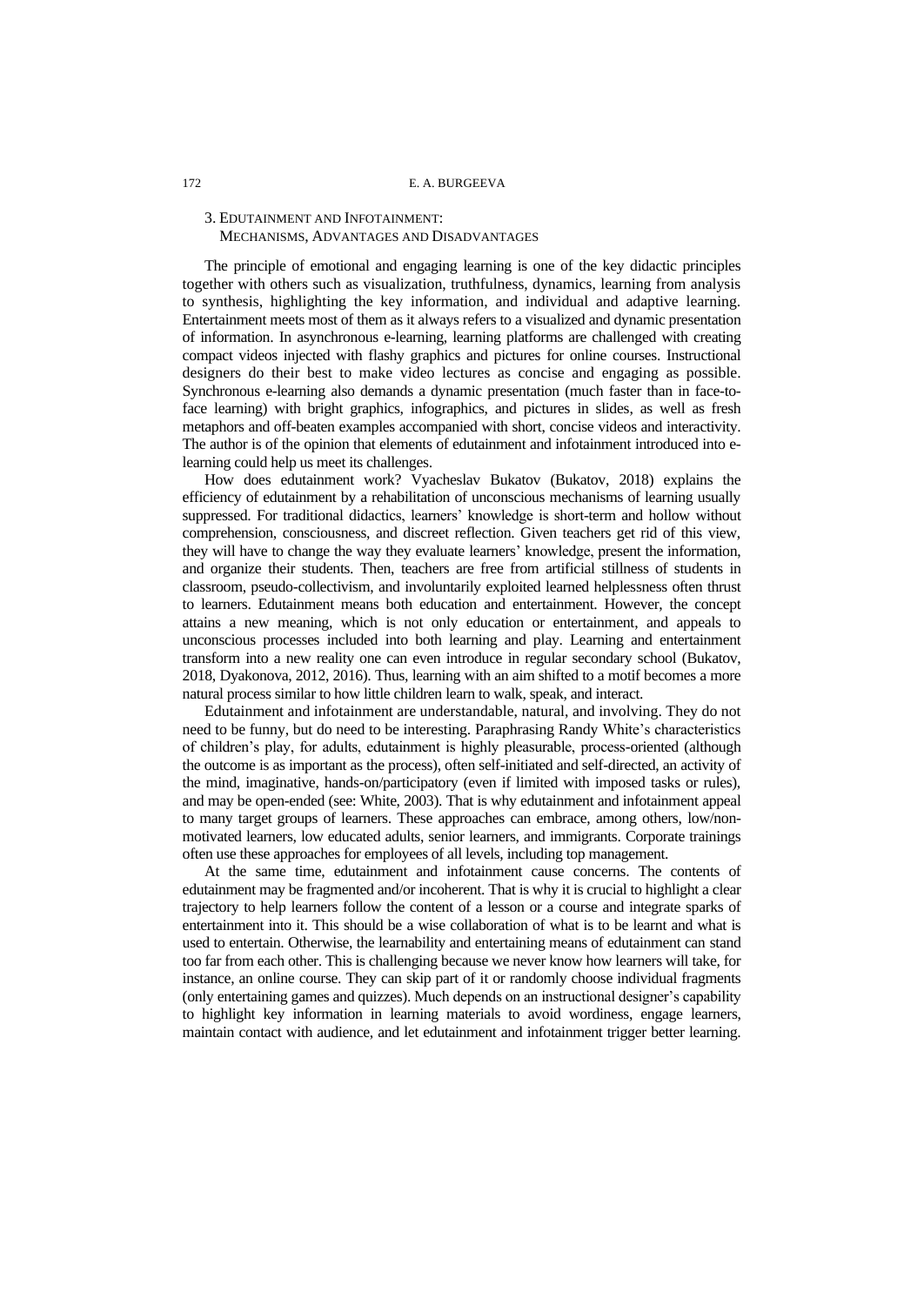Another concern is lack of assessment and evaluation in edutainment: it is difficult to measure the efficiency of a game or a song for learning. A solution might include monitoring the efficiency of edutainment and infotainment and their role in a lesson or a course, checking for possible misleading aspects, assessing learners' results, and activating the transference of the learned material into life.

In addition, we should take into consideration the fact that adult learners often reject entertainment in learning because they regard it as a waste of their time. Randy White explains: "What we call children's edutainment is really just children's play. To adults, children's play is fun, relaxing and recreational, not work. Many adults view children's play as nothing more than mindless play with little value. For children, nothing could be further from the truth. For adults, edutainment falls somewhere in the middle of the educationentertainment continuum, with a little of both. For children up to about age 8, play is a unique form of edutainment since it is both 100% education and 100% entertainment. Children are biologically wired to play. It is nature's way of programming them with a pleasurable activity that teaches them about the world around them and how to become part of society. Play is child's work. Play to children is unlike play to adults." (White, 2003)

What is the added value of edutainment and infotainment for learning and teaching? Firstly, they expand the landscape of formal and informal education. Secondly, the elements of edutainment and infotainment used in teaching appeal to a new nature of cognition in contemporary learners, both youngsters and adults. They tend to learn better and easier, when in an environment similar to their real life, where they are used to interactivity, fast flowing chunks of information, clipped and/or fragmented information, and information delivered in the most animated way.

Thus, attractive and engaging edutainment and infotainment as an approach can contribute to learners' motivation, concentration, reflection, and progress. The instructional designer should artistically interweave the elements of edutainment and infotainment into a course in order to balance education and entertainment and avoid entertainment outweighing learning. It is also important to offer learners a diversity of instruments of edutainment and infotainment and monitor their efficiency.

# 4. THE INSTRUMENTS OF EDUTAINMENT AND INFOTAINMENT USED IN LEARNING AND TEACHING ENGLISH

Within the research, I have attempted to classify edutainment and infotainment instruments. However questionable it may seem, a classification of edutainment and infotainment instruments used for synchronous and asynchronous e-learning English could be said to consist of three groups.

Among *edutainment instruments* are vocabulary/grammar/communication games; roleplays; funny dictations; learning video/audio, songs, poems, chants; and learning applications. Examples are a global learning platform company *Kahoot!* [\(https://kahoot.it/\)](https://kahoot.it/) and *Carrington's Padagogy Wheel* [\(https://www.teachthought.com/technology/the-padagogy](https://www.teachthought.com/technology/the-padagogy-wheel/)[wheel/\)](https://www.teachthought.com/technology/the-padagogy-wheel/). Allan Carrington, who was a learning designer at the University of Adelaide, has offered the Pedagogy Wheel. This is a model for planning academic activities embracing the competences of graduate students in the  $21<sup>st</sup>$  century. First, he put apps around the outside of Bloom's Taxonomy Wheel and organized them according to his cognitive domain categories. Later, he added Graduate Attributes and Employable Capabilities for version two, then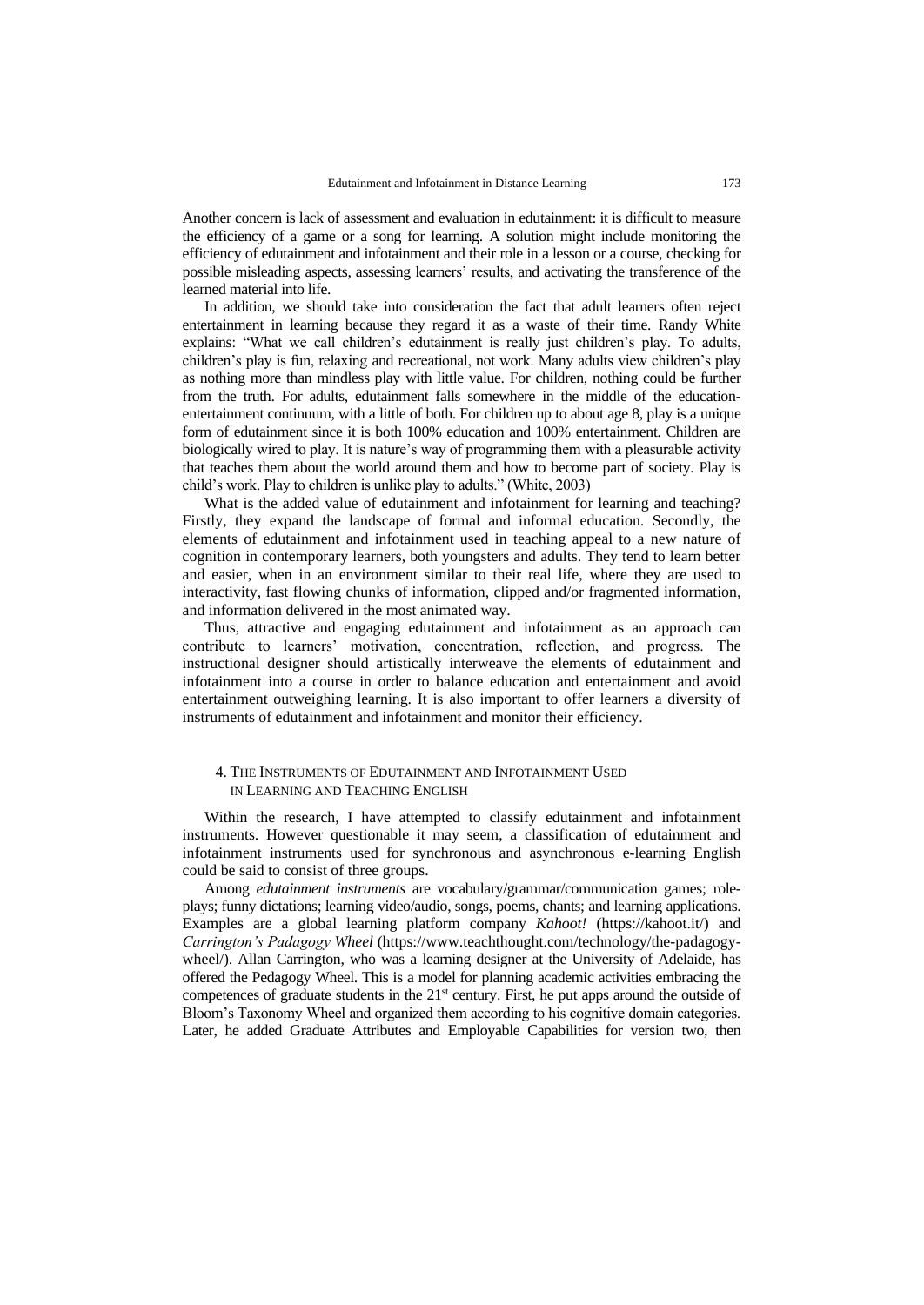Motivation and Ruben Puentedura's SAMR (Substitution, Augmentation, Modification, Redefinition) Model for version three. Then, he updated the apps and doubled the number available per category for version four. He also added further advice on app selection criteria. How does it contribute to learning and teaching? The Padagogy Wheel associates mobile apps with the educational purpose they are most likely to serve. It then enables teachers to identify the pedagogical place and purpose of their various app-based learning and teaching activities in the context of their overall objectives for the course, and with reference to the wider developmental needs of their students. (Carrington [https://www.teachthought.com/technology/](https://www.teachthought.com/technology/the-padagogy-wheel/) [the-padagogy-wheel/\)](https://www.teachthought.com/technology/the-padagogy-wheel/).

I believe infotainment can augment edutainment, but only when it is accompanied with educational purposes and a tutorial or guide of how to use it for learning and assess the outcomes of learning. A group of *infotainment instruments* may include: documentaries, feature films, cartoons, comics, memes, quotes, interesting facts, interviews, speeches, presentations (TED.com), soft news and other TV genres (Dragun, 2015), breakfast television, docudrama, docusoap, infomercial, documentary chronicles, court shows, culinary shows, medical shows, TV programs aimed to change somebody' appearance, flat interior etc., talk shows, TV journals, TV games, info shows, and gonzo journalism. One of regular ways to use infotainment in learning English is to involve interesting facts [\(https://www.did-you](https://www.did-you-knows.com/)[knows.com/\)](https://www.did-you-knows.com/), memes [\(https://memes.com/\)](https://memes.com/), quotes [\(https://www.goodreads.com/quotes\)](https://www.goodreads.com/quotes), and films [\(https://film-english.com/\)](https://film-english.com/) for discussion to contribute to practicing speaking skills or expanding vocabulary. Another resource to use infotainment for developing listening and speaking skills is BBC Learning English Lingohack [\(https://www.bbc.co.uk/learningenglish/](https://www.bbc.co.uk/learningenglish/english/features/lingohack) [english/features/lingohack\)](https://www.bbc.co.uk/learningenglish/english/features/lingohack). This resource provides short soft news with downloadable transcripts and audio tracks, which makes the materials mobile. The videos are convenient to work with both in class and individually. In class, I offer these videos for 'grasp' comprehension. As the topics are diverse and the learners do not know which video the lecturer chooses, this makes the activity real-like and sometimes challenging. Then, students are assigned to look up the vocabulary and grammar they may not know and listen or watch a video as many times as they need to make sure they understand every single word. In their following class, they make up a summary of a news item and bring extra information on the topic for discussion.

Third group of instruments includes those where *infotainment and edutainment overlap*: myths, fables, fairy-tales, storytelling, songs, stand-ups, quests, quizzes, jokes, anecdotes, crosswords, puzzles, riddles, infographics, location-based edutainment (R. White, 2003): (online) museums, galleries, events, performances, zoos, concerts, blogs/vlogs/YouTube channels, board games, computer games, applications, themed web pages, social networks. These instruments can be pure infotainment if they have no educational purpose and an algorithm or a guide including assessment. As an example, Randy White stands for Location-Based Edutainment (LBE) and defines it as "events, programs and attractions where the entertainment qualities are the primary draw, with the learning or education being a byproduct" (White, 2003). Now, LBE is available online thanks to projects such as *GoogleArtProject* or *StreetView*. One can take a virtual tour, walk along a street in New York, or visit a museum or a zoo, but it will become edutainment only when an instructional designer/English instructor assigns it with a task and a guide for learning. This group of instruments could coin a term 'info-edutainment'.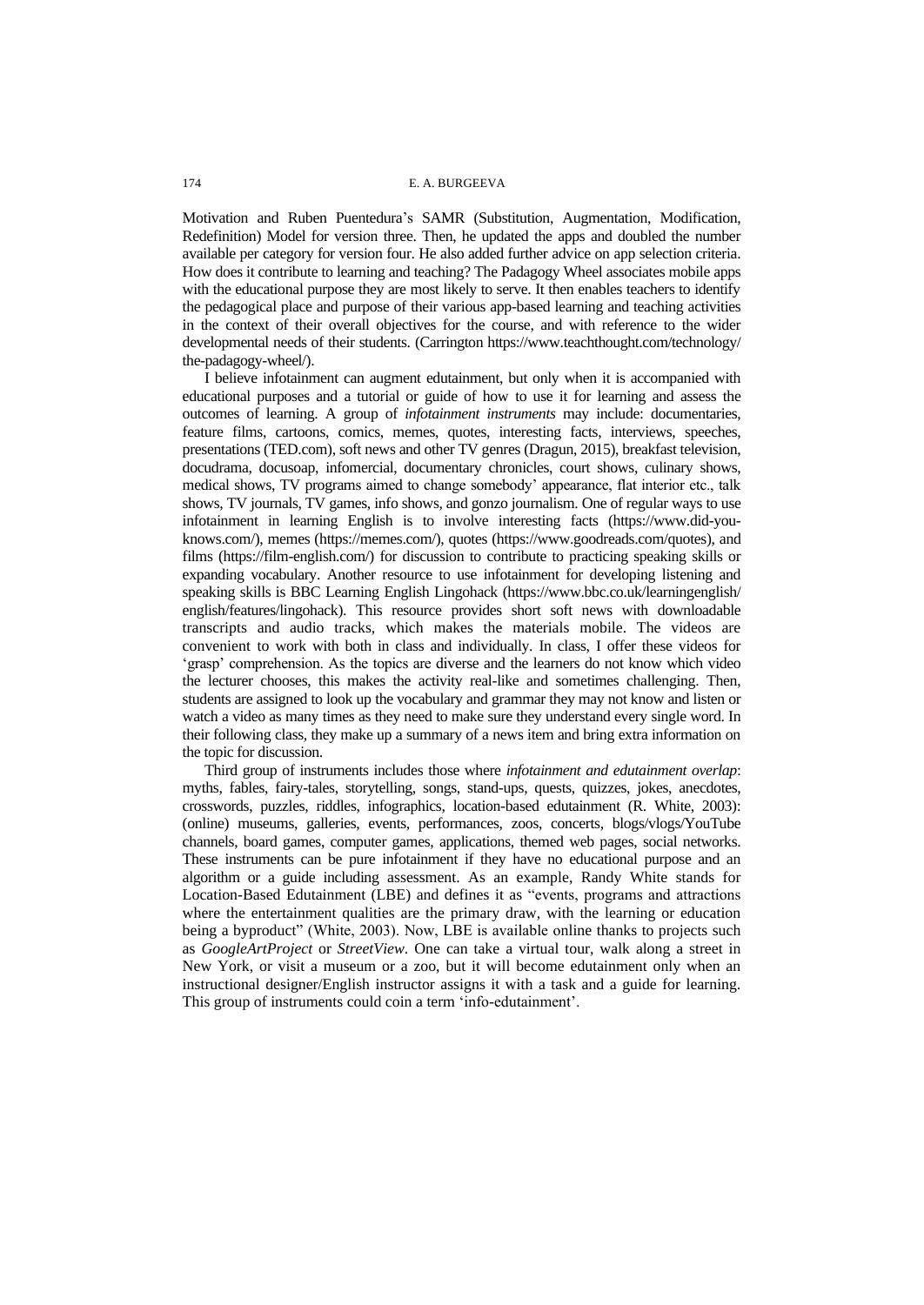#### 5. MULTIMEDIA IN INFOTAINMENT AND EDUTAINMENT

To make many of these instruments applicable and attractive for e-learning we need to use *multimedia*. Audio-visualization and computer graphics (animation, 3D graphics, pictures, schemes, infographics, morphosynchron (the term was coined by Leonid Parfenov (Parfenov, 2017)), synchronized photo and video, augmented reality, holograms) help model different objects, environments, and virtual reality (VR). These can create an illusion of communicating to a past, present, future, or imagined world. VR appeals to learning arts, design, construction, graphics, modelling, and many other domains. It can also be helpful in teaching communication in English. A simple example is a drill programmed to help practice using 'standard' English phrases in different life rituals like, for instance, a dialogue with a virtual interlocutor in a small talk, a business meeting, or at a birthday party: standard phrases pop up and a learner must reply as quickly as possible. If a learner replies in the wrong way, the program shows the right one, and the drill repeats. As a result, English learners start using the right phrases automatically.

For asynchronous e-learning, it is important to consider the latest trends in creating video. In 2021, emotional videos are mostly valued; visualization is becoming a language (it is easier to show/see something than tell about it/listen to an explanation); a video must be short, clear and concise (no wordiness), interactive (with a chance to ask a question, do a quiz, like/dislike, or comment). Vertical format videos (for smartphones) and video/audio podcasts are becoming more and more popular (EduTech, 2021). Matthew Pierce, Learning and Video Ambassador, states that, according to a survey conducted by TechSmith Corporation, 20% respondents choose to watch a video because it looks entertaining and 23% stop a video because it is boring/not entertaining (Pierce, EduTech, 2021).

Synchronous e-lecturing also needs a portion of edutainment and infotainment. Videoconferences, video-lectures, video-seminars and webinars are widely used in business and university education. They may be systemic or occasional, frontal or individual, live or recorded. A lecturer can connect to other cities and countries via Skype, Zoom, VoiceBoxer, or any other platform. Large LCD screens create a special atmosphere (an illusion) of exposure. The participants can communicate with each other and the experts live or via chat rooms. The traditional lecturing method can (and often does) combine audio-visual tools, such as videos, infographics, 3D graphics, or VR.

In addition, multimedia environment can virtualize assessment and evaluation of learners' knowledge and skills. E-learning can use multiple online quests and quizzes along with regular peer review tasks, tests, exams, course works or final projects, as well as live online sessions with English instructors. Now, university students and adult learners can create sufficient products for learning and (self) assessment. Learners' portfolios can include themed web pages, quests and quizzes, infographics, short films, blogs, vlogs, and Instagram/ YouTube channels in English.

Thus, informative multimedia and computer software integrated into infotainment and edutainment or traditional approaches can reinforce efficient e-learning. This is another challenge for instructional designers who develop online courses and/or syllabi for synchronous learning.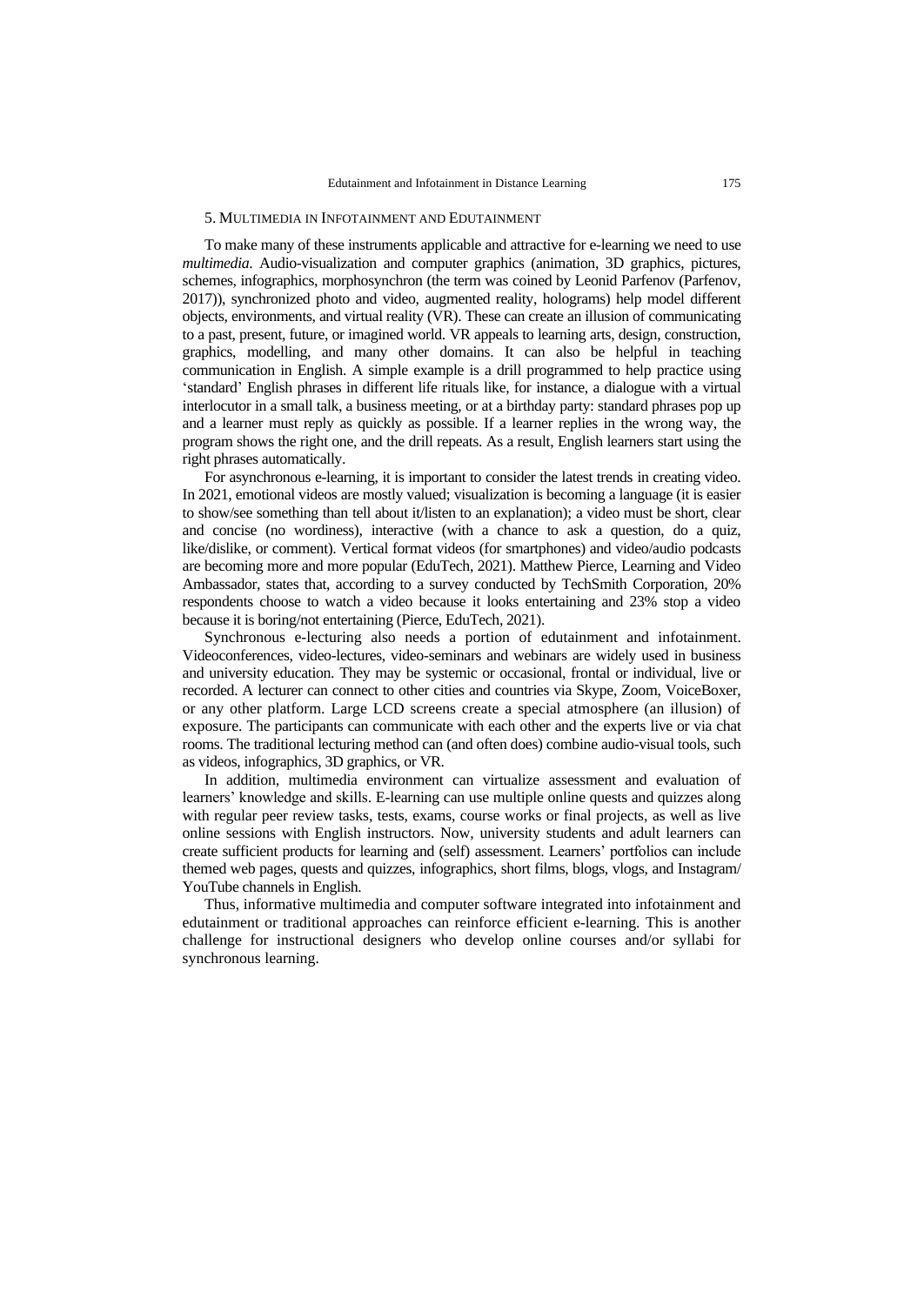# 176 E. A. BURGEEVA

#### 6. DISCUSSION

It is still a question whether we need such processes as gamification in adult learning. Within the research, I have surveyed 57 adult learners doing an in-house English course at an IT company about their attitudes towards edutainment and infotainment. The survey shows that 26 respondents find it useless to play games and do crosswords to learn English. Once in class, three out of six learners opt-out of taking part in a game or a role-play. The results correlate Randy White's findings mentioned above (White, 2003). At the same time, adult learners prefer downloading applications and play computer games to learn vocabulary or listening to podcasts to develop their listening skills (49 out of 57 respondents).

Many learners (51 out of 57 in this survey) consider watching feature films and documentaries in English, although they often do not know how to make this activity efficient for learning. Passive watching (without vocabulary and grammar acquisition or discussion) is time consuming and in many cases useless. Due to this, developing themed modules based on a feature film or documentary is another instrument of edutainment. An example is a site run by Kieran Donaghy with multiple lesson plans and viewing guides designed for learning English via watching films. A viewing guide includes viewing recommendations, film synopsis with glossary, pre-viewing discussion questions, glossary of key words, phrasal verbs and expressions with phonetic spelling used in the film and example sentences to aid comprehension and vocabulary acquisition, post-viewing discussion questions, and postviewing writing and videoing tasks (Kieran Donaghy https://film-english.com/).

Another question is whether it is possible to measure the efficiency of edutainment and infotainment. M. Horila and others (Horila, Nokelainen, Syvänen, Överlund, 2002) have developed criteria for evaluating e-learning materials in terms of their pedagogical impact. They are: 1) learnability; 2) graphic appearance and layout; 3) technical requirements; 4) intuitive efficiency; 5) suitability for different learners and different situations; 6) ease of use: technical and pedagogical approach; 7) interactivity; 8) objectiveness; 9) sociality; 10) motivation; and 11) added value for teaching (Cit. ex Walldén, Soronen, 2004). Prima facie, most instruments of edutainment and infotainment meet all the requirements. However, it is not always true. I have tried to adjust Horila's criteria to measure the efficiency of edutainment, infotainment and info-edutainment instruments I use in synchronous and asynchronous e-learning and teaching English to adult learners and university students. As all the instruments seem to be intuitively efficient, learnable, objective and social, I leave these criteria out as met by default. As I previously mentioned, e-learning demands faster pace and more engaging manner of delivery of learning materials to maintain learners' concentration and involvement. Thus, I suggest adding the length and level of engagement of an instrument of edutainment, infotainment or info-edutainment to judge its efficiency in e-learning and teaching to adults and university students.

As it is impossible to analyze all the instruments, I compare the efficiency of feature films and role-playing in e-learning English. In asynchronous e-learning, a feature film seems to be efficient. A film usually features an engaging plot, graphic and sound appearance, and suspense which altogether motivate learners to watch it. However, it is not easy to use film watching as a pedagogical approach: the learner needs a viewing guide and tasks, and organized discussion and assessment, which is often a time-andeffort-consuming burden for the teacher. In addition, not all students will enjoy the film, as it may not suit different learners. In synchronous e-learning, the length of the film (if it is not short film or abstract) and interactivity are questionable. In both cases, the added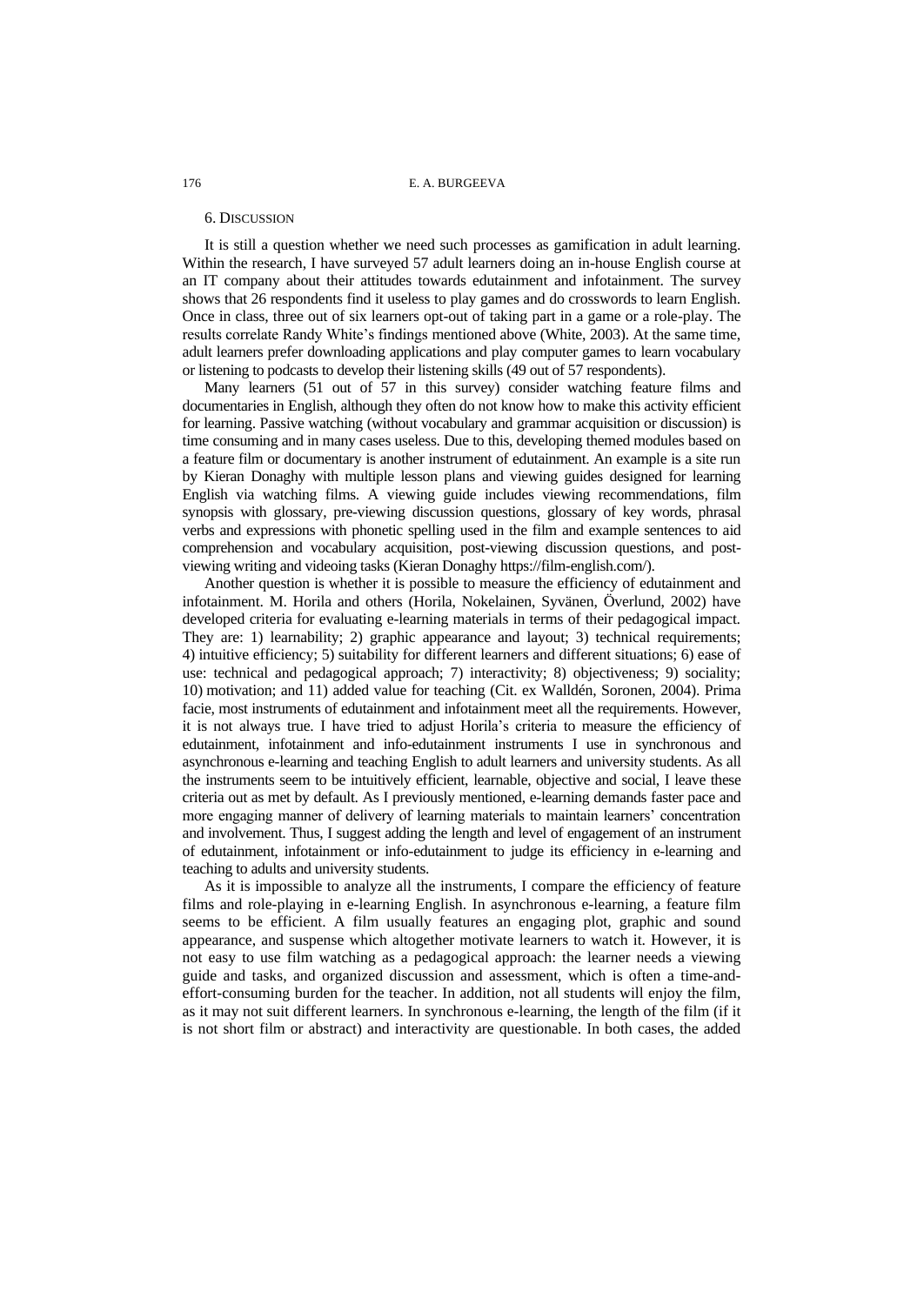value for learning is also questionable because much depends on what film it is and how learning is organized.

A role play (pretending to be someone else, especially as part of learning a new skill) also seems to be efficient in e-learning. However, in asynchronous e-learning, it is difficult to use technically. We can either program it (which involves using multimedia to create its graphic appearance) or invite learners to organize it by themselves (for example, to record a video). Thus, it is questionable in terms of engagement, motivation, and interactivity. In synchronous e-learning, role-playing is highly motivating, engaging and interactive. It is easy to organize technically and pedagogically. It may be short and compact enough not to bother learners. It is usually suitable for different learners, although some may be too shy to take an active part in it. Thus, it has a high added value for teaching when well-organized and meets learners' interests. Table 1 shows the results of my approach to assessing the efficiency of feature films and role plays as edutainment, infotainment or info-edutainment instruments in a more illustrative way. My findings rely solely on my own practice and experience in online teaching English to adults at an IT company and students at St. Petersburg University in 2020-2021, and may be subjective.

|  | Table 1 Assessing the efficiency of feature films and role plays as edutainment and |  |  |  |
|--|-------------------------------------------------------------------------------------|--|--|--|
|  | infotainment instruments in e-learning                                              |  |  |  |

|     |                           | Feature films  |              | Role play    |              |  |
|-----|---------------------------|----------------|--------------|--------------|--------------|--|
|     |                           | Async.         | Sync.        | Async.       | Sync.        |  |
|     |                           | e-learning     | e-learning   | e-learning   | e-learning   |  |
|     | Engagement                | high           | high         | questionable | high         |  |
|     | Motivation                | high<br>high   |              | questionable | high         |  |
|     | Interactivity             | questionable   | questionable | questionable | high         |  |
|     | Graphic appearance        | high<br>high   |              | questionable | no           |  |
| ERI | Length                    | may be         | lengthy      | suitable     | suitable     |  |
|     |                           | time-consuming |              |              |              |  |
|     | Suitability for different | questionable   | questionable | questionable | suitable for |  |
|     | learners                  |                |              |              | different    |  |
|     |                           |                |              |              | learners     |  |
|     | Technical ease of use     | easy           | easy         | difficult    | easy         |  |
|     | Ease of use as a          | difficult      | difficult    | difficult    | easy         |  |
|     | pedagogical approach      |                |              |              |              |  |
|     | Added value for           | questionable   | questionable | questionable | high         |  |
|     | teaching                  |                |              |              |              |  |

It is clear now that the instruments that we accepted as ultimately beneficial in the beginning may have a questionable added value for teaching. Their efficiency depends on: 1) the format of e-learning (synchronous or asynchronous); 2) multimedia and technical support available; 3) instructional design; and 4) organization.

Thus, assessing the efficiency of edutainment and infotainment is challenging but rewarding. Edutainment and infotainment help organize a lesson or a course in an attractive way, but may turn out to be waste of time in terms of e-learning and/or teaching. This approach to assessment may seem disputable, but it helps rethink the use of infotainment and edutainment and find a better application of these means to e-learning.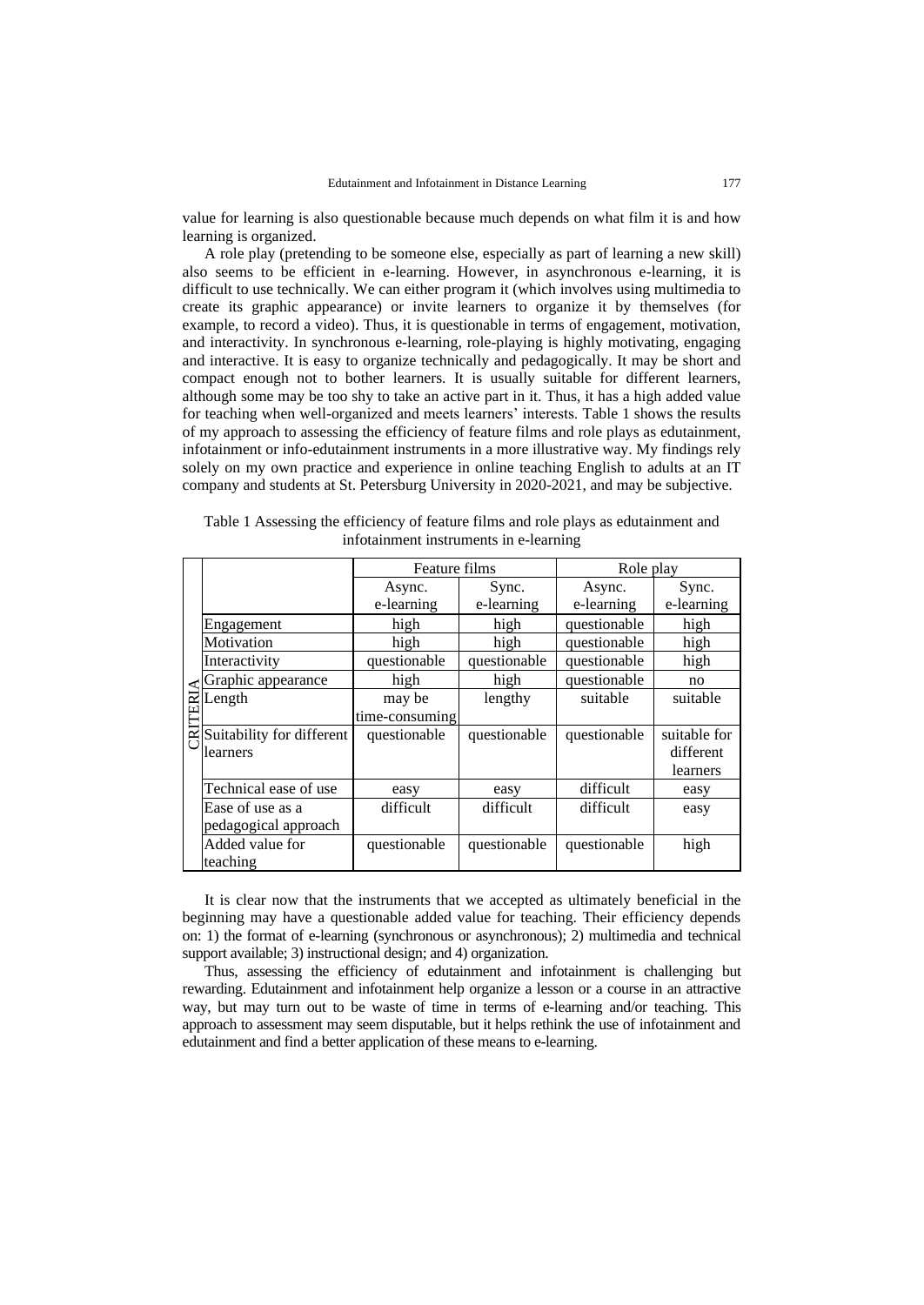# 178 E. A. BURGEEVA

#### 7. CONCLUSIONS

Edutainment and infotainment are efficient approaches to comfortable adult learning because they rehabilitate unconscious mechanisms of learning and involve improvisation, relaxation, reflection, and creativity. The main advantages of edutainment and infotainment are their engaging nature, interactivity, inclusiveness, and learner-centered design. Possible disadvantages may include fragmented and/or incoherent content, misbalanced learnability and entertaining, lack of feedback, assessment, and evaluation.

Classification of edutainment and infotainment instruments may include infotainment instruments, edutainment instruments, and the instruments that can be either pure infotainment or become edutainment when accompanied with a task and tutorial. Multimedia make edutainment and infotainment even more attractive for e-learning. The instruments of edutainment and infotainment will be developing along with technology. Technological advances contribute to learning languages, as technology has become part of learners' everyday life.

Teaching and learning languages, including synchronous and asynchronous distance learning, need augmenting with elements of edutainment and infotainment because they can diversify traditional formal and informal learning, make education more inclusive and attractive, and meet a new mode of perception and cognition in contemporary learners. It is important to balance education and entertainment within the instructional design of a course in order to make it more learnable, coherent in form and content, and connected to practical knowledge and skills. Assessing a need in edutainment and infotainment and their efficiency in a course may help to avoid wasting teachers' and learners' time and effort.

Further research might explore into how to choose different edutainment and infotainment instruments to meet specific learning challenges in the most effective way. Assessment and evaluation of the efficiency of more edutainment and infotainment instruments in e-learning is another perspective for the research.

#### **REFERENCES**

- Bukatov, V., Dyakonova, O. Edutainment: From Entertainment Innovation in Adult Learning to the Interactive Review of Traditions of Academic Didactics. The Bulletin of the Russian Academy of Education. 2(38) (2016): 94-103.
- Bukatov, V. Edutainment: The Didactic Lessons of Game Innovations in Adult Education. The Current Problems of Psychological Knowledge. 2(43) (2018): 20-26. [<https://effortlesson.com/edyutejment-didakticheskie-uroki-v-obrazovanii-vzroslyh/>](https://effortlesson.com/edyutejment-didakticheskie-uroki-v-obrazovanii-vzroslyh/) (08 February 2021)

Cambridge Dictionary [<https://dictionary.cambridge.org>](https://dictionary.cambridge.org/) (05 February 2021)

- Carrington, A. The Padagogy Wheel: It's not about the Apps, It's about the Pedagogy <https://www.teachthought.com/technology/the-padagogy-wheel/> (06 February 2021)
- Donaghy, K. Film English [<https://film-english.com/>](https://film-english.com/) (08 February 2021)
- Dragun, E. Infotainment as a Phenomenon in Modern Mediaculture. Moscow, 2015.
- Dyakonova, O. Edutainment in Foreign and Domestic Education. Siberian Pedagogical Journal. 6 (2012):182-185.
- Hangeldieva, I. G., Bogdanova, E. M. "Edutainment: From TV Format to Contemporary Social and Educational Practices". Culture and Education in Modern Society: Development and Conservation Strategies. (2013): 206-218.